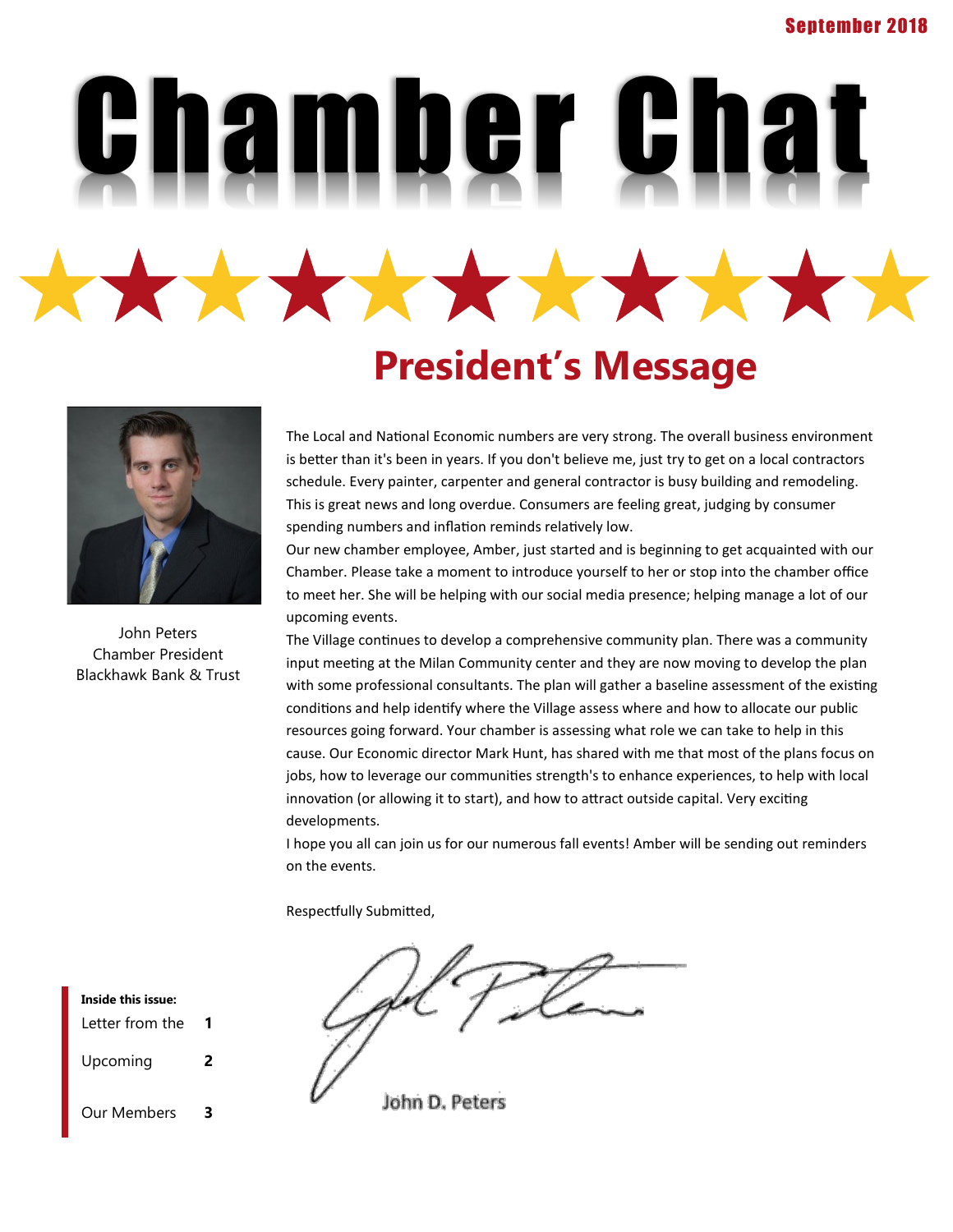

M.I.P. Craft Show Oct 7th Eriksen Chevrolet Dealership 8am Volunteers needed to work pop stands Contact Del Steiert if you would like to volunteer

Milan Lion's Club Black Light Bash Trivia Night

Oct 20th The Camden Centre Doors open at 5:00pm and the trivia starts at 6:00pm

Trunk R Treat North Parking Lot of The Camden Centre Oct 25th 5:00 - 6:30pm Businesses can come set up at 4pm

## Members of the Board

John Peters (President) Beau Brandt (Vice President) Betty Boltz (Secretary Treasurer) Kim Brozovich Larry Coyne Rod Heinzman John Hoffman Evan Johnson Lisa Jordan Amy Smith Del Steiert

## Say hello to our new Marketing Promotions Director!

Amber Straw



Graduated in May 2018 from Black Hawk College with an Associate Degree in Applied Science in Visual Communication. Looking forward to meeting everyone and getting to know the community better!